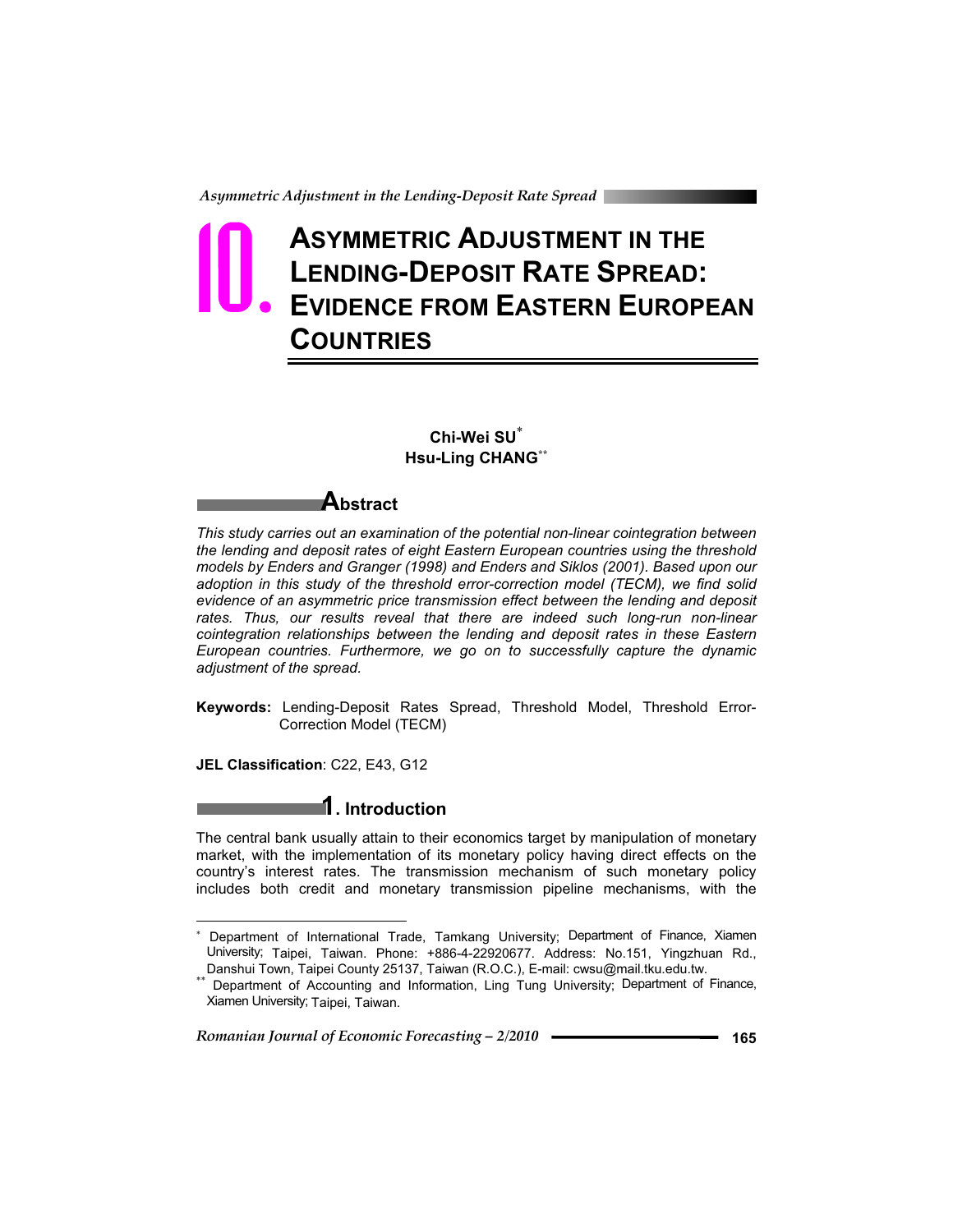#### *Institute of Economic Forecasting*

transmission of credit affecting the lending rate and the monetary pipeline affecting the deposit rate (Arden *et al*. 2000). When the central bank adjusts the interest rate, it does so in the hope that banks will simultaneously adjust their lending and deposit rates in order to increase the money supply into the financial market. The primary purpose behind the manipulation of the monetary market by the central bank is an attempt to achieve its target by either raising or lowering interest rates. However, both lending and borrowing business are the primary areas of business for the banks, and also one of their most important sources of stable income; therefore, when the central bank adjusts the interest rate, banks are unlikely to simultaneously adjust their lending and deposit rates.

A common phenomenon shows that when policymakers proclaim to adjust the interest rate, Diebold and Sharpe (1990), and Hutchison (1995) have suggested that banks may adjust their lending rates asymmetrically; that is, raising their lending rates faster when market interest rates are rising than lowering lending rates when market rates are declining. The range to increase of the lending rate is usually more than the range to decrease, that situation may let policy inefficient. In other word, downwardsticky lending rates could lower the effect of expansionary monetary policy. This asymmetric relationship between lending rates and the money market rates has been studied extensively. For example, Cover (1992), Rhee and Rich (1995) and Karras (1996) have each documented the asymmetric effect of downward-sticky lending rates potentially minimizing the effect of an expansionary monetary policy. Furthermore, when relaxing the assumptions of linearity and symmetry, Arden *et al.* (2000) find that the asymmetric effects of a country's monetary policy run in both the direction of the shock and the particular phase of the business cycle.

One exception is the examination of the lending and deposit rates undertaken by Thompson (2006), who indicated that it was only the prime lending rate which was found to adjust to discrepancies in the spread; indeed, banks may well set their lending rate according to a certain 'mark-up' relative to the deposit rate. However, if such a mark-up becomes too high or too low, the marketplace will place pressure upon the banking industry to adjust back to some 'normal' or equilibrium spread. The notion of equilibrium spread is supported by Ewing *et al.* (1998) who find stationarity in the spread between the prime lending and deposit rates. In specific terms, stationarity implies that following a shock, the spread returns will recover to their long-run equilibrium position. If the banks have market power, they could gain profits that are above the 'norm' simply by making downward adjustments to their lending rates at a slower rate than the declining deposit rates, even though such a policy may be regarded as unfair to the general public. Dueker (2000) nevertheless argues that banks are unlikely to want to be the first to lower their lending rates during cyclical downturns, essentially because of the higher risk of default. Thus, such risk-averse behavior by banks may result in lending rates adjusting asymmetrically to market rate movements.

The assumption in a number of studies, including Ho and Saunders (1981), McShane and Sharpe (1985) and Allen (1988) is that the variables of the spread model are linear and symmetrical; however, Laxton *et al.* (1993) prove that in those cases where the economic variables are non-linear and asymmetrical, any tests that are undertaken using linear and symmetrical methods would result in the model having very low power. It is, therefore, quite difficult for a linear model to capture the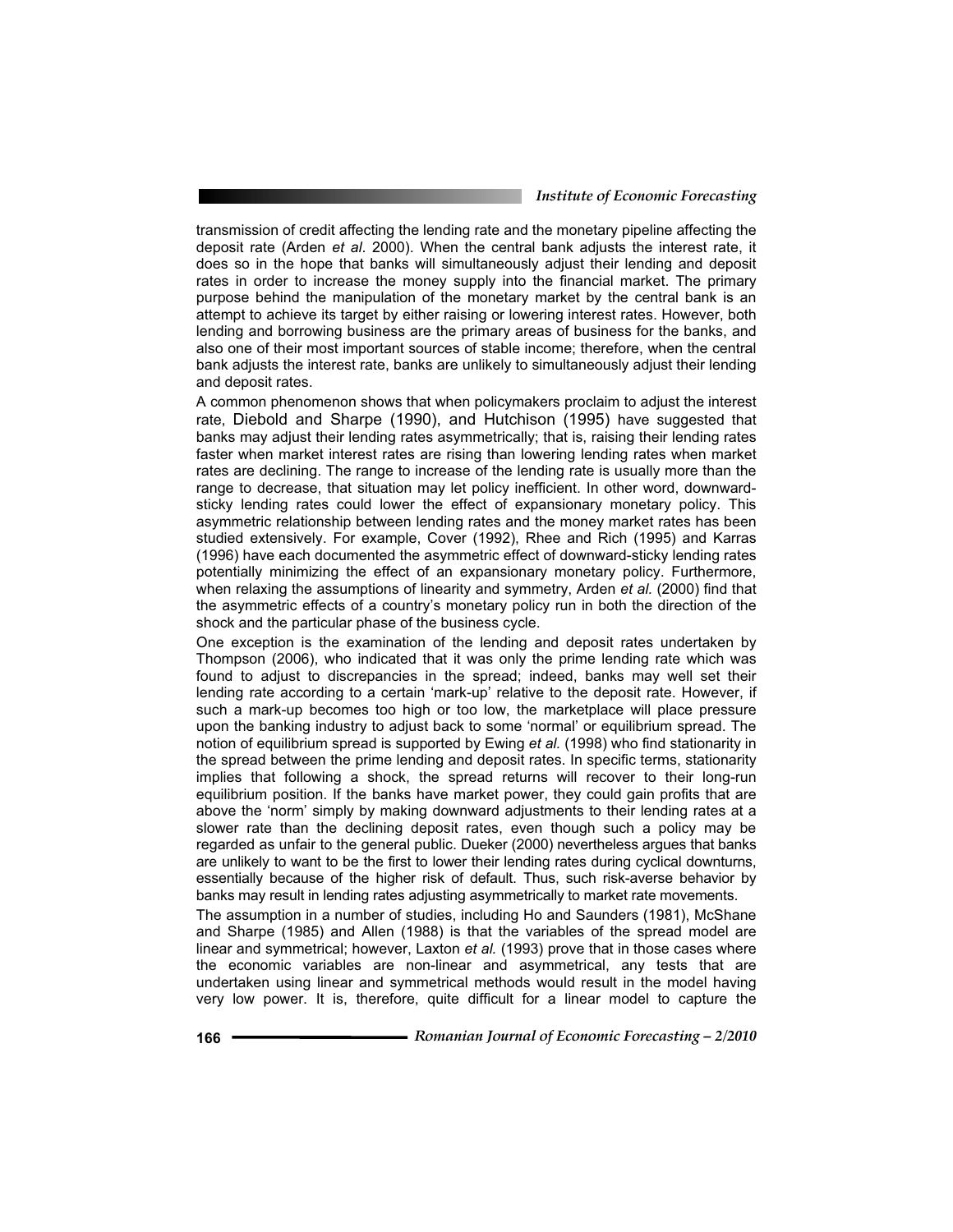characteristics of dynamic adjustment behavior; and indeed, if a non-linear adjustment relationship is found to exist, then this may produce spurious regressions (Sarno and Chowdhury, 2003).

In this study, we employ threshold models by Enders and Granger (1998) and Enders and Siklos (2001) to examine the dynamic adjustment and asymmetry to a long run relationship of lending-deposit rate across the Eastern European<sup>1</sup> countries. Enders and Granger (1998) and Enders and Siklos (2001) indicate that nonlinear asymmetric threshold model can show the long-run dynamic equilibrium than traditional linear Error Correction Model (ECM). The aim of the present study is to use threshold models to determine whether a non-linear long-run relationship towards equilibrium is discernible in the lending-deposit spreads of the Eastern European countries; thus, the present empirical study contributes significantly to this field of research. We go on to apply asymmetric error-correction models to describe the dynamic adjustments to the lending-deposit spreads of these Eastern European countries, which may serve as a guideline for future macro policy.

The remainder of the paper is organized as follows. A discussion of the data and methodology adopted for this study is provided in Section 2, followed in Section 3 by the presentation of our empirical results. Finally, the conclusions drawn from this study are presented in Section 4.

# **2. Methodology**

The findings of the I(1) series for both lending rate (LR) and deposit rate (DR) as enable us to proceed with a further test for the long-run equilibrium (cointegrating) relationship between these two variables. On the basis of non-linearity, we employ the specific threshold cointegration approach proposed by Enders and Granger (1998) and Enders and Siklos (2001); thus, we adopt the full residual-based two-stage estimation, as developed by Engle and Granger (1987), with the first-stage cointegration equations being estimated as follows:

$$
Y_t = \lambda_0 + \lambda_1 X_t + \varepsilon_t \tag{1}
$$

where  $Y_t$  is the lending rate (LR), and  $X_t$  is the deposit rate (DR),  $\lambda_0$  and  $\lambda_1$  are the

parameters to be estimated; and  $\varepsilon_t$  is the disturbance term, which may be serially correlated. The existence of a long-run equilibrium relationship will involve the stationary of  $\varepsilon_t$ . In the second stage procedure, this is given by:

$$
\Delta \varepsilon_t = \rho \varepsilon_{t-1} + u_t \tag{2}
$$

where  $u_t$  is the white-noise distribution, with the residuals from the regression model being used to estimate  $\Delta \mathcal{E}_t$ . The rejection of the null hypothesis of no cointegration implies that the residuals in Equation (2) are stationary, with mean zero. Hence, the

*Romanian Journal of Economic Forecasting – 2/2010* **167**

 $\overline{a}$ 

<sup>1</sup> Eastern European countries are included Bulgaria, Czech Republic, Hungary, Poland, Romania, Russia, Slovakia and Ukraine.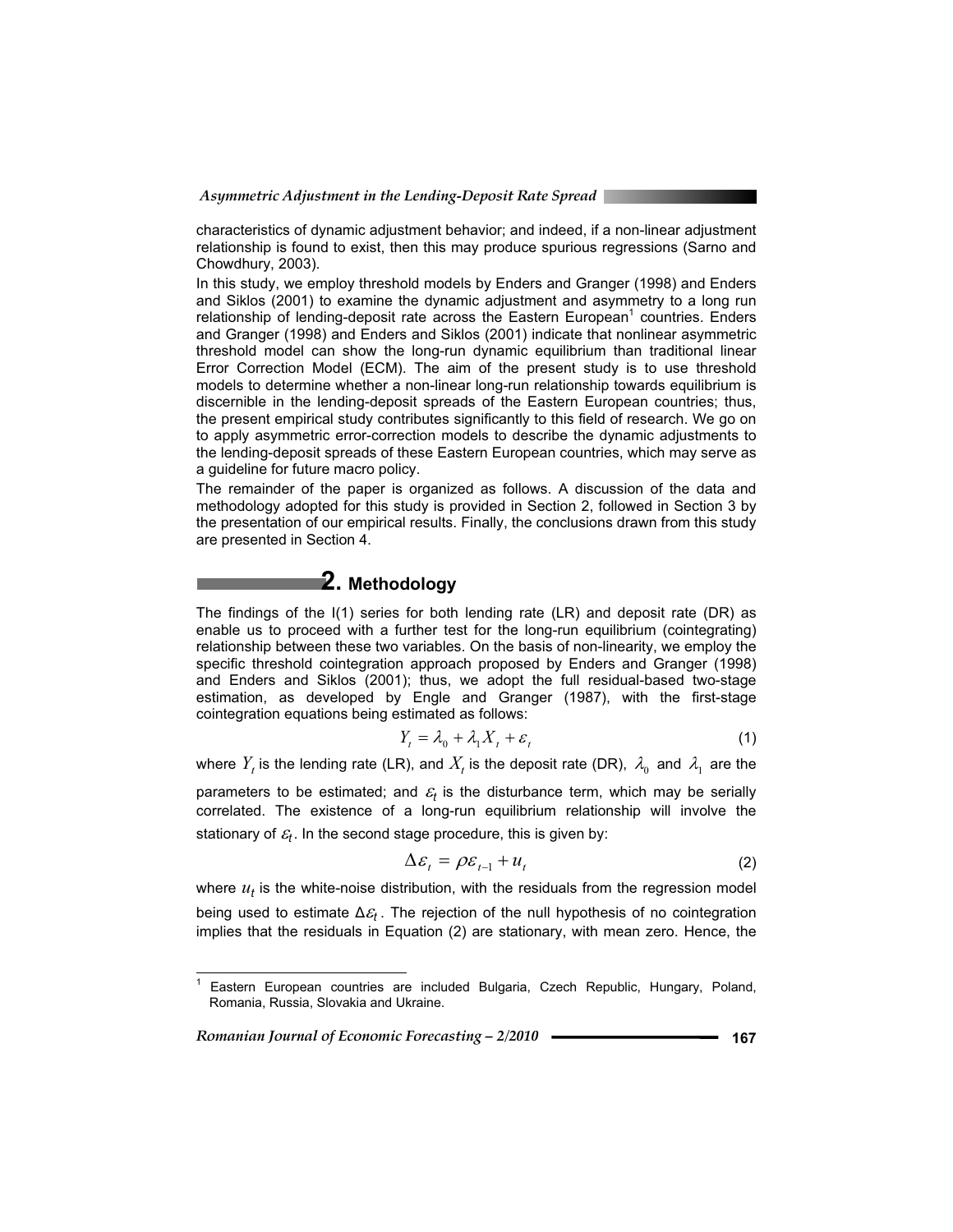long-run equilibrium relationship in Equation (1) is accepted, with symmetric adjustment in Equation (2).

The standard cointegration framework, which assumes symmetrical adjustment towards equilibrium in Equation (2), will be misspecified if the adjustment process is asymmetric. A formal way of introducing asymmetric adjustment is therefore to allow the deviation from the long-run equilibrium in Equation (1) to behave as a 'threshold autoregressive' (TAR) process. Based upon the test for threshold cointegration proposed by Enders and Siklos (2001), the residuals from Equation (1) are estimated under the following form:

$$
\Delta \varepsilon_t = I_t \rho_1 \varepsilon_{t-1} + (1 - I_t) \rho_2 \varepsilon_{t-1} + u_t
$$
\n(3)

where  $I_t$  is the Heaviside indicator, such that:

$$
I_{t} = \begin{cases} 1 & \text{if } \varepsilon_{t-1} \geq \tau \\ 0 & \text{if } \varepsilon_{t-1} < \tau \end{cases}
$$
 (4)

where *I* is the threshold value.

If  $\varepsilon_{t-1} \geq \tau$ , then  $I_t = 1$ , and the speed of adjustment in Equation (3) is  $\rho_1$ ; conversely, if  $\epsilon_{t-1}$  <  $\tau$ , then  $I_{i}$  = 0, and the speed of adjustment is  $\rho_2$ . A necessary and sufficient condition for  $\{\varepsilon_t\}$  to be stationary is –2 < ( $\rho$  <sub>1</sub>,  $\rho$  <sub>2</sub>) < 0. If the value of  $\varepsilon_{t_{-1}}$  is above  $\,\tau_{\hspace{-.1em},\,}$ then the adjustment is  $\rho_1 \varepsilon_{t-1}$ , and if the value of  $\varepsilon_{t-1}$  is below  $\tau$ , then the adjustment is  $\rho_2 \varepsilon_{t-1}$ . When the adjustment process is serially correlated, Equation (3) can be rewritten as:

$$
\Delta \varepsilon_t = I_t \rho_1 \varepsilon_{t-1} + (1 - I_t) \rho_2 \varepsilon_{t-1} + \sum_{i=1}^l \gamma_i \Delta \varepsilon_{t-i} + u_t
$$
\n<sup>(5)</sup>

As opposed to estimating Equation (1) with the Heaviside indicator being dependent upon the level of  $\varepsilon_{t-1}$ , the decay could also be allowed to be dependent upon the change in  $\varepsilon_{t-1}$  in the previous period; in this case, the Heaviside indicator of Equation (4) becomes:

$$
I_{t} = \begin{cases} 1 & \text{if } \Delta \varepsilon_{t-1} \geq \tau \\ 0 & \text{if } \Delta \varepsilon_{t-1} < \tau \end{cases}
$$
 (6)

According to Enders and Granger (1998), this model is of particular value when the adjustment is asymmetric (where the series exhibits more 'momentum' in one direction than in the other). This model, which is referred to as the 'momentum threshold autoregressive' (M-TAR) model, is designed to capture 'deep' asymmetric movements in the series of deviations from long-run equilibrium; that is, it determines whether positive deviations are more prolonged than negative deviations. The method adopted by Chan (1993) can be applied to determine both the minimum value of the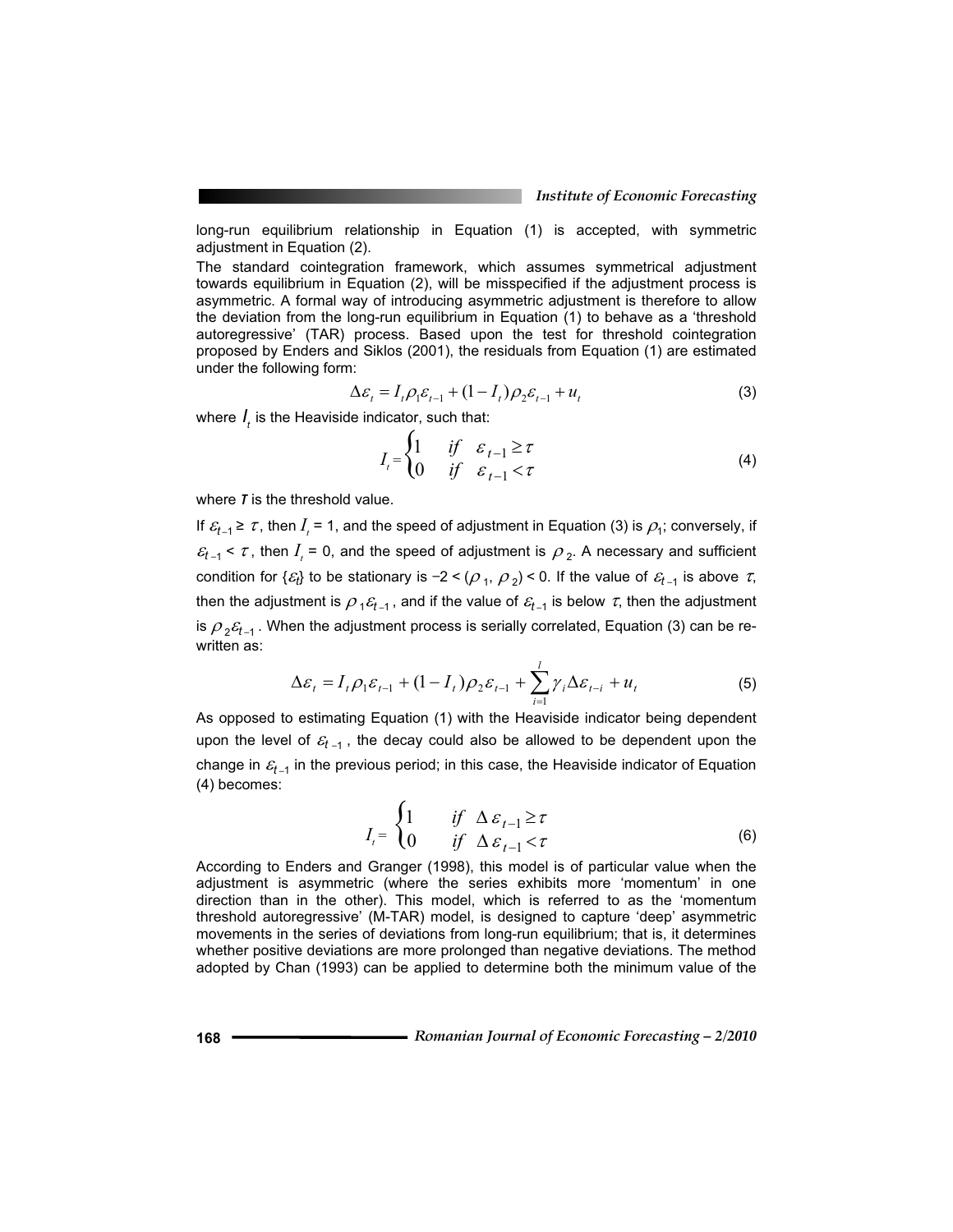square terms of the residual errors and the threshold value  $\tau$ <sup>2</sup> Enders and Siklos (2001) propose the application of the 'Akaike information criterion' (AIC) and the 'Schwartz Bayesian information criterion' (SBC) in order to determine the selection of the TAR or M-TAR model.

Finally, we perform a number of statistical tests on the estimated coefficients in order to ascertain whether the variables are cointegrated, and, in such a case, whether or not the adjustment is symmetric. Two separate tests are proposed by Enders and Siklos (2001), use the *F*-statistic, involves a procedure for testing for the null hypothesis of  $\rho_1 = \rho_2 = 0$ , and use the *t*-statistic, requires a test for the null hypothesis with the largest  $\rho_i$  = 0 between  $\rho_1$  and  $\rho_2$ . If the null hypothesis of no cointegration is rejected, then a test for the null hypothesis of  $\rho_1 = \rho_2$  can be undertaken using a standard *F*-statistic because the system is stationary. The equilibrium relationship with symmetric adjustment is accepted when the null hypothesis with no cointegration is rejected and the null hypothesis of  $\rho_1 = \rho_2$  is accepted. In this case, the Engle-Granger (E-G) test for cointegration is a special case of Equation (3).

# **3. Empirical Results**

The data used in this study consist of monthly observations on the lending rate (LR), and the 1-month certificate of the deposit rate (DR) from 1998 to 2007. The reason we choice sample period is avoiding from subprime storm with the potential presence of structural breaks in the sample LR and DR studies. The data are collected from the International Financial Statistics (IFS). The descriptive statistics of the variables for each Eastern European country under examination are provided in Table 1, from which we can see that both the lending and deposit rates of Romania are the highest throughout the sample, whilst the lending and deposit rates of the Czech Republic are the lowest. The Jarque-Bera tests on the Eastern European countries examined in this study show that for all of the variables for each country, the distribution is approximately non-normal.

#### **Table 1**

| Country <sup>ª</sup> | Mean   | Min.  | Max.   | S.D.  | <b>Skewness</b> | <b>Kurtosis</b> | $J-B$        |  |
|----------------------|--------|-------|--------|-------|-----------------|-----------------|--------------|--|
| <b>Bulgaria</b>      |        |       |        |       |                 |                 |              |  |
| LR                   | 10.412 | 7.010 | 15.430 | 2.144 | 0.591           | 2.154           | 10.564***    |  |
| DR                   | 3.096  | 2.710 | 3.710  | 0.242 | 0.769           | 3.476           | 12.964***    |  |
| Czech Republic       |        |       |        |       |                 |                 |              |  |
| ιLR                  | 7.169  | 5.540 | 13.680 | 2.141 | 1.939           | 5.849           | $115.779***$ |  |
| ∣DR                  | 2.714  | 1.100 | 8.470  | 2.123 | 1.620           | 4.663           | 66.335***    |  |

**Descriptive statistics of the variables for each country**

<sup>2</sup> As a general rule, the threshold value  $\tau$  is unknown. The method adopted in Chan (1993) involves arranging the residual error terms in order, from small to large; the first and last 15 per cent are then removed, and the middle 70 per cent are selected. The sum of the squares of the residual errors is then minimized prior to the value being determined.

*Romanian Journal of Economic Forecasting – 2/2010* **169**

 $\overline{a}$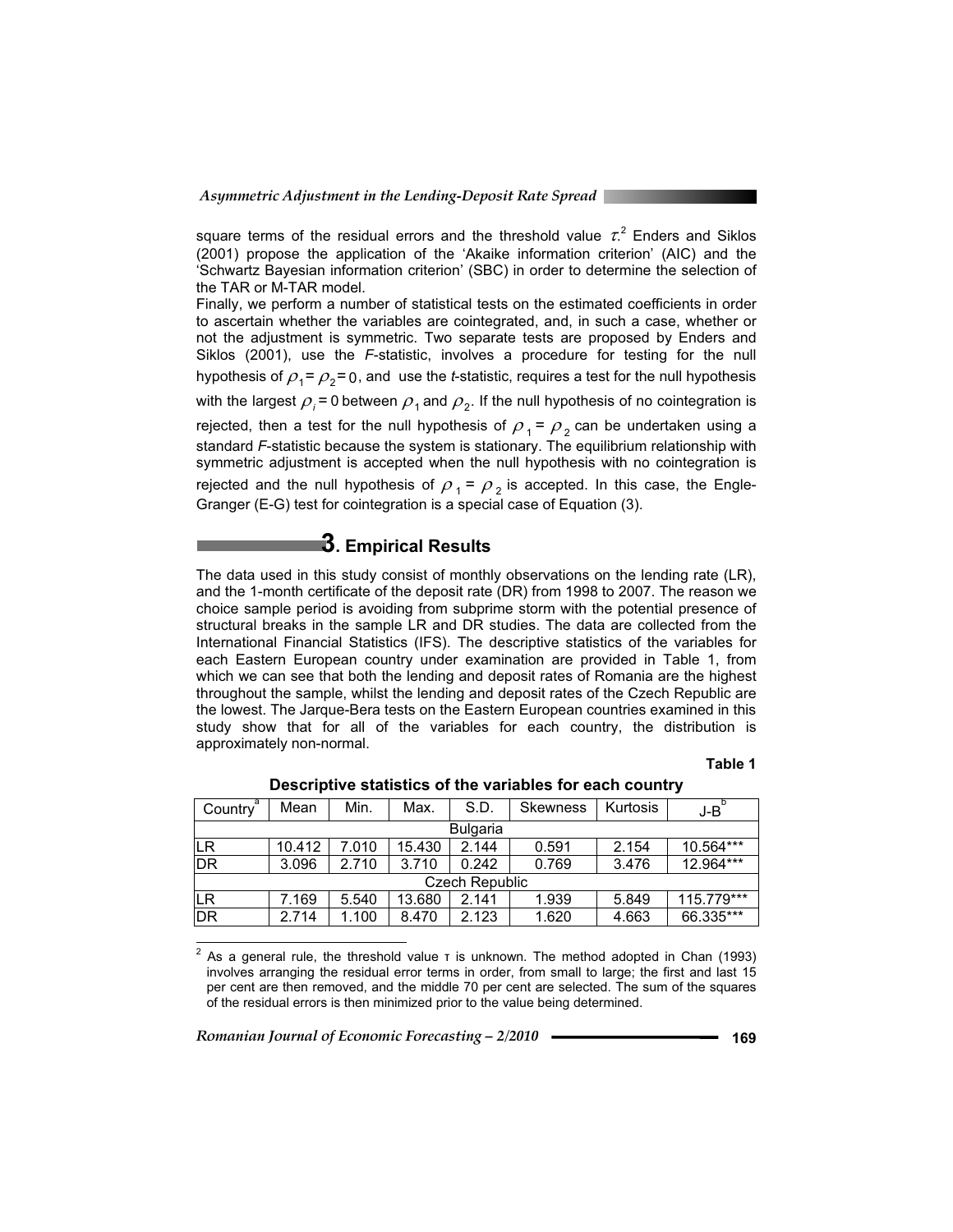*Institute of Economic Forecasting*

| Country                                                                                             | Mean   | Min.   | Max.   | S.D.    | <b>Skewness</b> | Kurtosis | চ<br>J-B    |  |
|-----------------------------------------------------------------------------------------------------|--------|--------|--------|---------|-----------------|----------|-------------|--|
| Hungary                                                                                             |        |        |        |         |                 |          |             |  |
| LR.                                                                                                 | 11.869 | 7.000  | 20.300 | 3.541   | 0.814           | 2.753    | 13.545***   |  |
| DR                                                                                                  | 9.086  | 3.890  | 16.770 | 3.002   | 0.812           | 2.936    | 13.189***   |  |
|                                                                                                     |        |        |        | Poland  |                 |          |             |  |
| LR.                                                                                                 | 12.495 | 5.430  | 26.900 | 6.683   | 0.534           | 1.872    | $12.067***$ |  |
| <b>DR</b>                                                                                           | 7.710  | 2.150  | 19.700 | 5.511   | 0.707           | 2.137    | 13.725***   |  |
|                                                                                                     |        |        |        | Romania |                 |          |             |  |
| LR                                                                                                  | 35.361 | 12.920 | 75.600 | 18.184  | 0.402           | 1.879    | $9.514***$  |  |
| DR                                                                                                  | 20.279 | 4.000  | 52.100 | 14.241  | 0.577           | 1.973    | 11.932***   |  |
| Russia                                                                                              |        |        |        |         |                 |          |             |  |
| LR.                                                                                                 | 19.482 | 9.200  | 49.000 | 11.896  | 1.232           | 3.095    | 30.388***   |  |
| DR                                                                                                  | 6.845  | 3.300  | 27.300 | 5.133   | 2.358           | 8.003    | 236.314***  |  |
| Slovakia                                                                                            |        |        |        |         |                 |          |             |  |
| LR.                                                                                                 | 11.852 | 6.230  | 23.930 | 5.288   | 1.023           | 2.585    | $21.787***$ |  |
| DR                                                                                                  | 7.140  | 2.250  | 18.570 | 4.534   | 1.081           | 2.861    | 23.453***   |  |
| Ukraine                                                                                             |        |        |        |         |                 |          |             |  |
| LR                                                                                                  | 28.906 | 13.310 | 71.520 | 15.886  | 0.909           | 2.595    | 17.340***   |  |
| DR                                                                                                  | 11.458 | 6.140  | 28.220 | 5.728   | 1.308           | 3.426    | 35.123***   |  |
| а<br>$M$ $\alpha$<br>I R denotes the lending rate: and DR denotes the denosit rate of the one-month |        |        |        |         |                 |          |             |  |

enotes the lending rate; and DR denotes the deposit rate of the one-month

certificate. *b J-B refers to the Jarque-Bera test for normality, with \*\*\* indicating significance at the 0.01 level.* 

#### *3.1 Threshold Cointegration Tests*

For each type of asymmetry, we set the indicator function  $I_t$  according to Equation (3) or Equation (4). The AIC and SBC are used to select the most appropriate lag length and to determine whether the adjustment mechanism is best captured as a TAR or M-TAR process. Widespread support is found for the method adopted by Chan (1993) for obtaining consistent threshold estimates with the M-TAR model, except Czech Republic with TAR model, as shown in Table 2.

As shown in Table 2, In the Czech Republic case, based on AIC and SBC, the TAR model with the consistent estimate of the threshold is selected and the null hypothesis of  $\rho_1 = \rho_2 = 0$  is rejected at the 5% significance level, in addition the M-TAR model with the consistent estimate of the threshold are selected and the null hypotheses of  $\rho_1 = \rho_2 = 0$  is rejected at the 1% significance level for Romania, Russia, Slovak and Ukraine, could be rejected at the 5% significance level for Bulgaria, Hungary and Poland.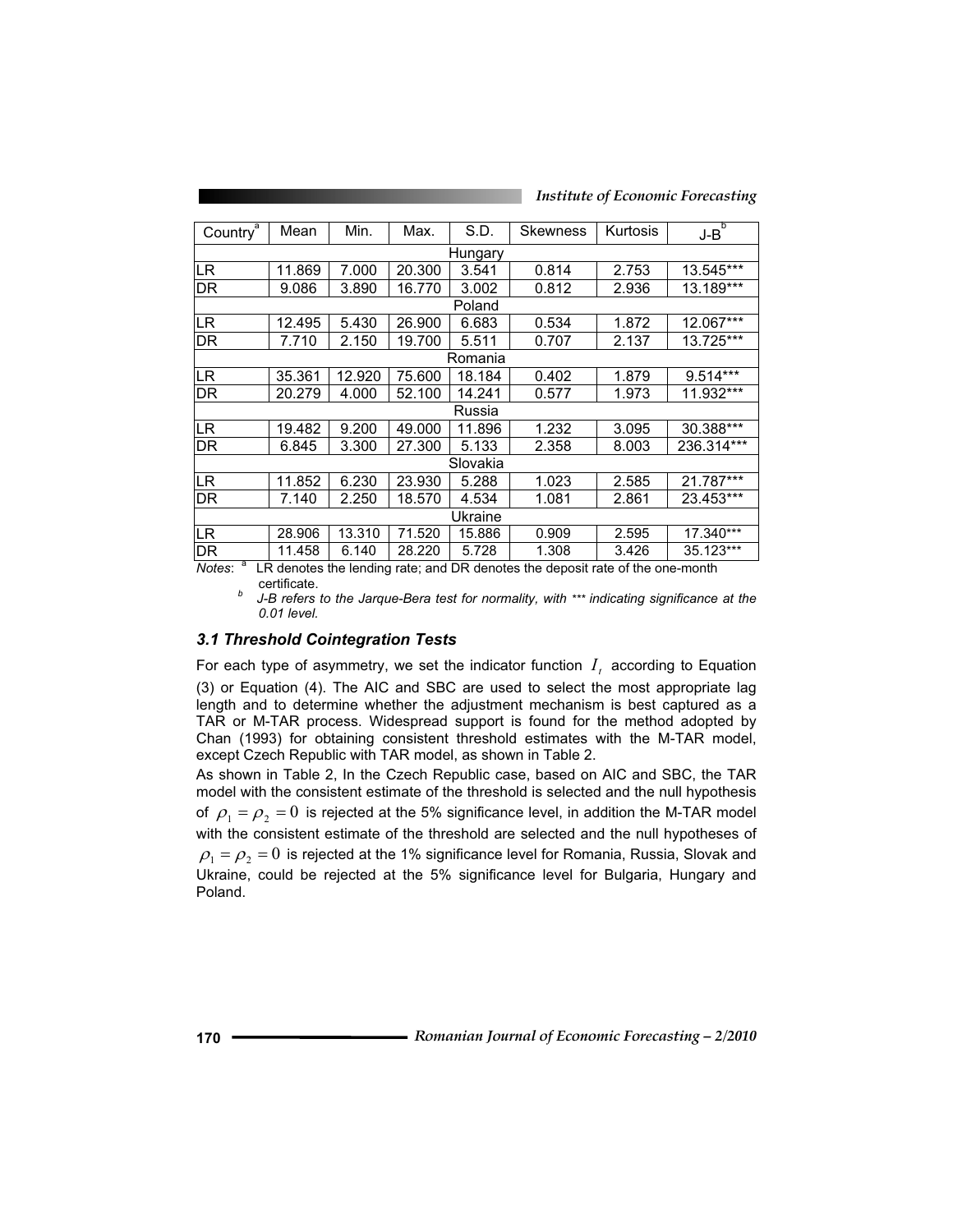#### **Table 2**

| Country                     | Model                        | lags $\tau$ |             | $\rho_1$    | ρ2          |            | AIC/SBC $\rho_1 = \rho_2 = 0^2$ | $\rho_1 = \rho_2$ | $Q(12)^4$ |
|-----------------------------|------------------------------|-------------|-------------|-------------|-------------|------------|---------------------------------|-------------------|-----------|
| Bulgaria MTAR 1             |                              | 2.799       | $-1.042**$  | $-0.151***$ | 592,537/    | $7.718**$  | 6.960**                         | 16.596            |           |
|                             |                              |             |             | (-2.297)    | (-2.986)    | 600.849    | (0.001)                         | 0.010             | [0.288]   |
|                             | Czech<br>Republic TAR<br>- 5 |             | 0.334       | $-0.412***$ | $-0.105**$  | 158.804/   | $7.744**$                       | $6.392*$          | 3.879     |
|                             |                              |             |             | (-3.609)    | (-1.943)    | 177.957    | (0.001)                         | (0.012)           | [0.985]   |
| Hungary MTAR 0              |                              |             | $-0.592$    | $-0.145***$ | $-0.523***$ | 282.979/   | 7.235**                         | 3.309             | 11.292    |
|                             |                              |             |             | (-2.76)     | (-2.60)     | 288.538    | (0.001)                         | (0.071)           | [0.504]   |
| MTAR <sub>6</sub><br>Poland |                              | 0.178       | $-0.360***$ | -0.006      | 320.012/    | $8.330**$  | 12.310***                       | 8.924             |           |
|                             |                              |             | (-4.070)    | (-0.104)    | 341.831     | (0.001)    | (0.001)                         | [0.709]           |           |
| Romania MTAR 0              |                              |             | 2.108       | $-0.689***$ | -0.040      | 577.979/   | 13.036***                       | 20.599***         | 26.432    |
|                             |                              |             |             | (-4.982)    | (-1.115)    | 583.538    | (0.0000)                        | (0.0000)          | [0.256]   |
| MTAR <sub>5</sub><br>Russia |                              | $-0.975$    | $-0.166***$ | $-0.411***$ | 783.802/    | 9.365***   | 4.904                           | 20.935            |           |
|                             |                              |             |             | (-2.599)    | (-3.930)    | 802.955    | (0.000)                         | (0.028)           | [0.702]   |
| Slovak                      | MTAR 1                       |             | $-1.289$    | $-0.001$    | $-0.566***$ | 571.788/   | 15.941***                       | 16.156***         | 5.448     |
|                             |                              |             |             | (-0.006)    | (-5.597)    | 580.101    | (0.000)                         | (0.000)           | [0.941]   |
| Ukraine                     | MTAR 0                       |             | 4.24        | $-0.578***$ | $-0.257***$ | 900.625/   | 12.464***                       | 3.191             | 28.320    |
|                             |                              |             |             | $(-1.098)$  | $-2.127$    | $-157.559$ | (0.000)                         | (0.000)           | [0.683]   |

**The results of threshold cointegration tests** 

*Notes: 1. AIC=T\*ln(RSS)+2\*n ; and SBC=T\*ln(RSS)+n\*ln(T), where n = number of regressors and T = number of usable observations. RSS is the residual sum of squares.* 

*2. This test follows a non-standard distribution so the test statistics are compared with critical values reported by Enders and Siklos (2001).* 

*3. The numbers reported in this column are F-statistics of symmetric adjustment. The critical values are taken from Enders and Siklos (2001).* 

*4. Q(12) is the Ljung-Box Q-statistic for the joint hypothesis of no serial correlation among the first residuals.* 

5. Entries in parentheses in this column are the t-statistics for the null hypothesis  $\rho_1 = 0$ 

and  $\rho_2$  = 0. Critical values reported by Enders and Siklos (2001).

*6. Numbers in brackets are p-value.* 

*7. The \*\*\*, \*\*, and \* indicate significance at the 0.01, 0.05 and 0.1 levels, respectively.* 

In addition, there is evidence that  $|\rho_1| > |\rho_2|$  implying that the speed of adjustment is more rapid for positive than for negative discrepancies. For example, the rate of the Romania converges to its long-run equilibrium  $\tau$  at the rate of 68.8% for a positive deviation and 4% for a negative deviation. It is reasonable to conclude that the spread of the lending-deposit rate in the Eastern European countries follow nonlinear adjustment and the adjustment mechanisms are asymmetric.

#### *3.2 Threshold Error-Correction Models*

Following the positive finding of a non-linear equilibrium relationship, we use the asymmetric threshold error-correction model (TECM) to capture the short-run and long-run dynamic adjustment process with regard to the lending rate  $(LR)_t$  and the deposit rate (DR)<sub>t</sub> of the Eastern European countries. We apply the AIC to determine the appropriate lag lengths, with the estimated coefficients determining the speed of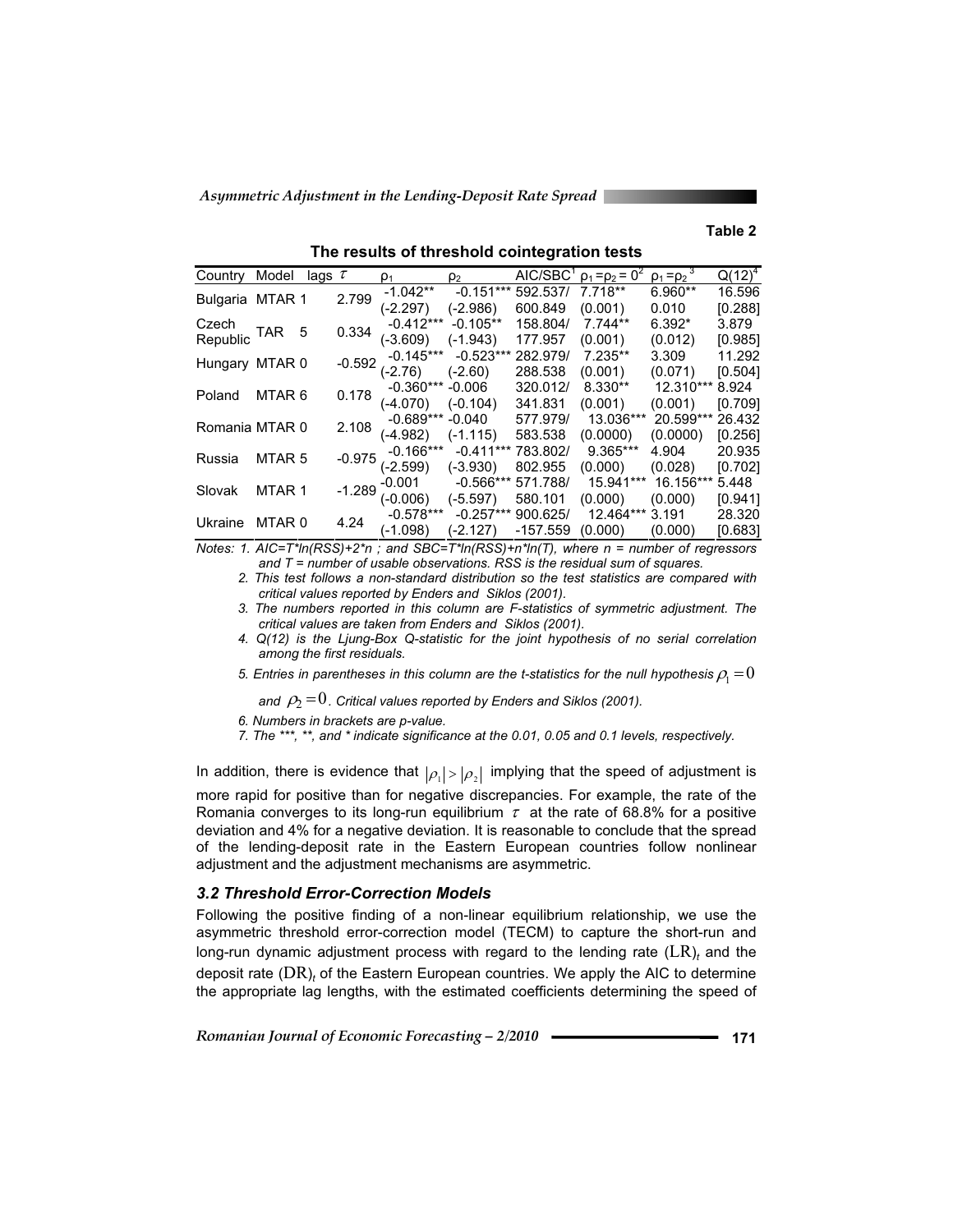adjustment for positive and negative deviations from fundamental value. We specify and estimate the asymmetric error-correction model with regard to the lending and deposit rates, and the asymmetric TECM, for the case of Romania, as follows:

$$
\Delta(LR)_t = 0.018 - 0.807 I_t \hat{\epsilon}_{t-1} - 0.202 (1 - I_t) \hat{\epsilon}_{t-1} + A_{11}(L) \Delta(LR)_{t-1} + A_{12}(L) \Delta(DR)_{t-1} + \mu_{1t} (7)
$$

$$
\Delta (DR)_t = -\underbrace{0.010}_{(-1.149)} + \underbrace{0.105}_{(-2.661)^{***}} I_t \overbrace{\varepsilon_{t-1}}^{\wedge} - \underbrace{0.542}_{(0.139)} (1 - I_t) \overbrace{\varepsilon_{t-1}}^{\wedge} + A_{21}(L) \Delta (LR)_{t-1} + A_{22}(L) \Delta (DR)_{t-1} + \mu_{2t} \tag{8}
$$

where  $I_t$  is the Heaviside indicator and  $A_{ij}(L)$  is first-order polynomials in the lag operator L. Within the TECM,  $|\rho_1|$  is the adjusted speed above the threshold and  $|\rho_2|$ is the adjusted speed below the threshold.

The estimation results for the TECM in Equation (7) indicate that there is a much larger lending rate when the lending-deposit spread is widening ( $|\rho_1|$  =0.807), for example, during an economic downturn when there is a fall in the market rate, as compared to the response to a narrowing spread ( $|\rho_2|$  = 0.202), for example, during an economic upturn when there is a rise in the market rate. This indicates that for Bulgaria, the Czech Republic, Romania and Ukraine, the lending rate adjusts much more rapidly with a widening spread than when the spread is narrowing; in other words, the lending rates of these countries adjust more rapidly under a declining market rate than under an increasing market rate.

Furthermore, for Hungary, Poland, Russia and Slovakia, we find that the speed of adjustment in the lending rate is much more rapid under a narrowing spread than when the spread is widening. That is, the speed of adjustment in the lending rate for these countries is much more rapid when the market rate is rising, than when it is declining. However, we find that for Bulgaria, the Czech Republic, Poland, Russia and Slovakia, the deposit rate adjusts more rapidly when the spread is widening than when it is narrowing. Furthermore, for Hungary, Romania and the Ukraine, the speed of adjustment is found to be much more rapid under a narrowing spread than when the spread is widening. All of the results of the TECM are presented in Table 3. The model estimated in this study can provide useful policy guidelines for the central banks of Eastern European countries in their attempts to establish appropriate and efficient monetary policies. We find that almost all of the adjustments to the term lending-deposit rate spreads in the Eastern European countries examined in this study are asymmetric.

|  |  |  | able |  |
|--|--|--|------|--|
|--|--|--|------|--|

|                 |          | $I_{t} \rho_{t-1}$                   | $(1-I_t)\rho_{t=1}$                     |
|-----------------|----------|--------------------------------------|-----------------------------------------|
| <b>Bulgaria</b> | LR<br>DR | 0.718(1.617)<br>$-0.209(-1.739)^{*}$ | $-0.126(-2.269)$ **<br>$-0.017(-0.560)$ |
| Czech Republic  | LR       | $-0.390(-3.726)$ **                  | $-0.062(1.164)$                         |
|                 | DR       | $-0.077(-2.661)***$                  | 0.004(0.139)                            |
| Hungary         | LR       | $-0.011(-0.115)$                     | $-0.214(-0.682)$                        |
|                 | DR       | 0.002(0.006)                         | $-0.099(-0.914)$                        |

**The results of asymmetric error correction model**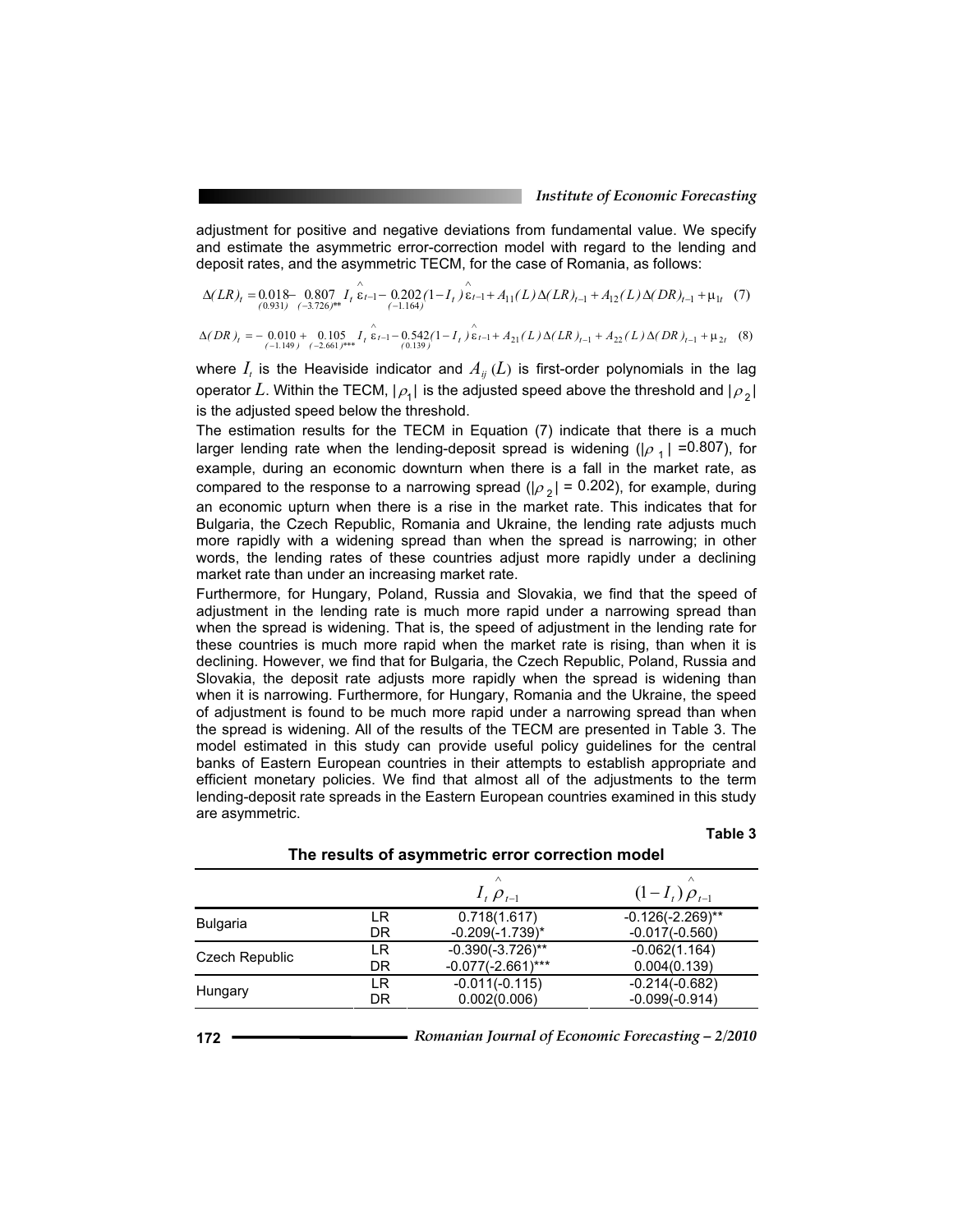|         |    | $I_{t}$ $\rho_{t-1}$ | $\wedge$<br>$(1-I_t)\rho_{t-1}$ |
|---------|----|----------------------|---------------------------------|
| Poland  | LR | $-0.158(-2.189)$ **  | $-0.186(-3.346)$ ***            |
|         | DR | $0.201(3.272)$ ***   | $-0.133(-1.664)$                |
| Romania | LR | $-0.807(-2.864)$ *** | $-0.202(-4.243)$ ***            |
|         | DR | $0.105(2.103)$ **    | $-0.542(-1.885)^{*}$            |
| Russia  | LR | $-0.099(-3.086)$ *** | $-0.126(-2.516)***$             |
|         | DR | $-0.312(-5.246)$ *** | $-0.161(-1.399)$                |
| Slovak  | LR | $-0.300(-5.036)$ *** | $-0.784(-3.195)$ ***            |
|         | DR | $-1.056(-6.377)$ *** | $-0.042(-0.957)$                |
| Ukraine | LR | $-0.197(-2.385)$ *** | $-0.127(-3.637)$ ***            |
|         | DR | $-0.142(-0.485)$ *** | $-0.262(2.614)$                 |

*Notes: 1. Numbers in parentheses is t -statistic, respectively.* 

*2. The \*\*\*, \*\*, and \* indicate significance at the 0.01, 0.05 and 0.1 levels, respectively.* 

The motivation for the examination of such non-linearity can be found in policyorientated explanations, within which central bank intervention takes place only when the economy deviates from equilibrium by a sufficient amount; thus, the nature of such policy action may differ depending upon the sign of disequilibrium, with central banks paying more attention to rising interest rates than falling rates due to their diverse implications. Furthermore, market-orientated explanations could also provide a rationale for non-linear dynamics, where market agents, such as arbitrageurs, may enter the market only if the deviation from no-arbitrage equilibrium is sufficiently large to compensate them for market friction, such as transaction costs, the bid-ask spread, short-selling and borrowing constraints, as well as the risk arising from the interaction with noise trading. It is argued that any persistent asymmetry in the short-term lending-deposit spread will result in inefficient monetary policy, ultimately leading to a failure to achieve policy targets. Thus, if the central banks of these Eastern European countries wish to make their monetary policy more efficient, they must create the necessary symmetry in the lending-deposit spread; this is why the stable long-run relationship between the lending and deposit rates serves as an appropriate guideline for macro policy.

### **4. Conclusions**

The primary aim of this study is to empirically examine the long-run equilibrium relationships that exist between the lending-deposit spreads of the eight Eastern European countries using threshold models developed by Enders and Granger (1998) and Enders and Siklos (2001). The adoption of this methodology provides much stronger evidence of these long-run non-linear equilibrium relationships. Furthermore, the asymmetric TECM also indicates that the lending rate adjusts to discrepancies in the spread for virtually all of the Eastern European countries examined in this study. The evidence presented in this study of asymmetric adjustment in the spread provides clear support for the hypothesis that banks are very quick to adjust their lending rates when the spread is widening (for example, during a period of economic downturn when there is a fall in the market rate) and may also help to explain the diverse effects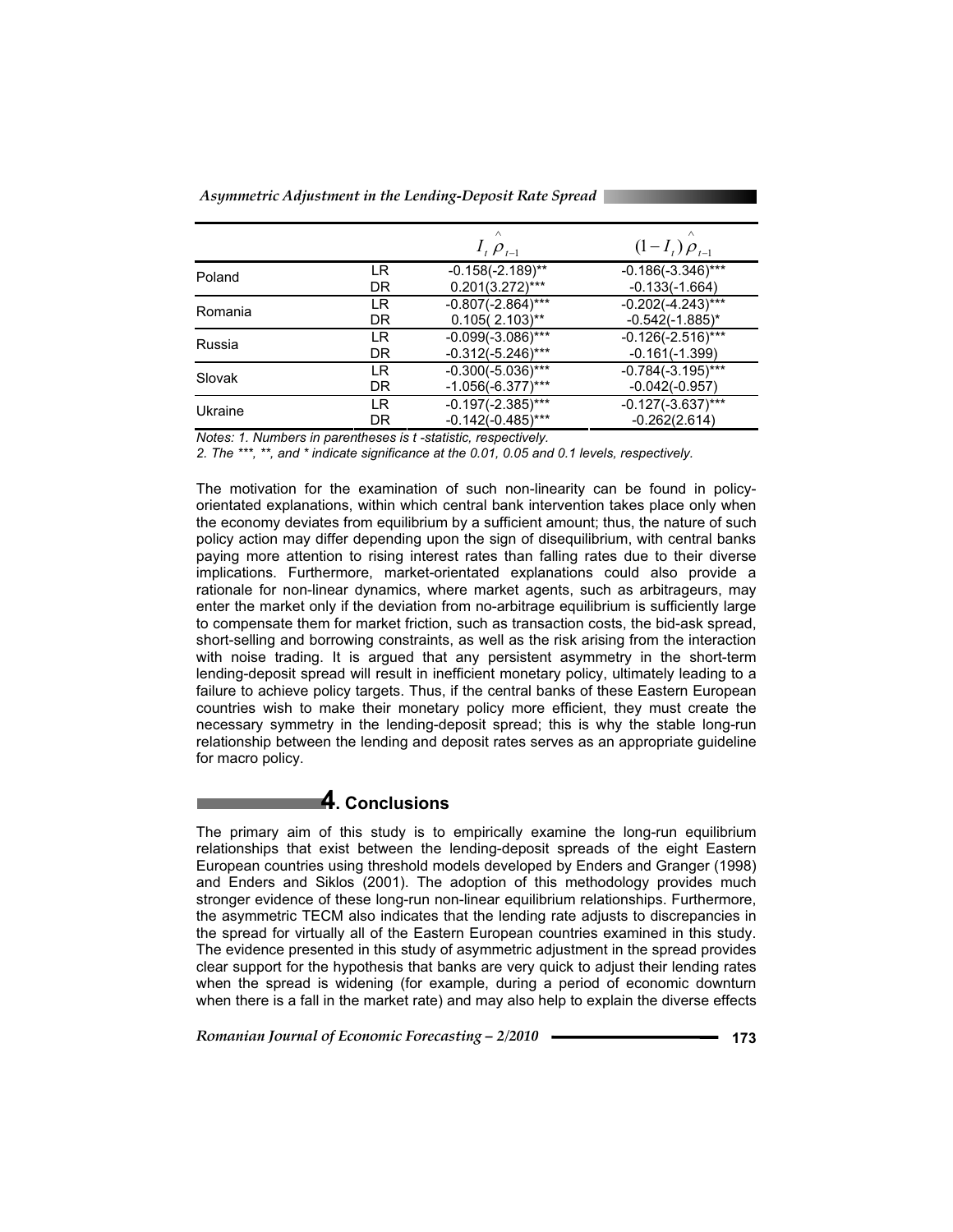*Institute of Economic Forecasting*

that monetary policy is found to have on output. The estimated model in this study can provide useful policy guidelines for the central banks of these Eastern European countries in their attempts to achieve much greater spread stability, and a narrowing of the divergence between the lending and deposit rates. The policy implications of our empirical results are the potential achievement of efficiency within a market economy.

# **References**

- Allen, L. (1988), "The Determinants of Banks Interest Margins: A Note", *Journal of Financial and Quantitative Analysis*, 23: 231-235.
- Arden, R., Cook, S., Holly, S. and Turner, P. (2000), "The Asymmetric Effects of Monetary Policy: Some Results from A Macroeconometric Model", *The Manchester School*, 68: 419–441.
- Chan, K. (1993),. "Consistency and Limiting Distribution of the Least Squares Estimator of a Threshold Autoregressive Mode", *The Annals of Statistics*, 21: 520–533.
- Cover, J. (1992), "Asymmetric Effects of Positive and Negative Money Supply Shocks", *Quarterly Journal of Economics*, 107: 1260–1282.
- Diebold, F. and Sharpe, S. (1990), "Post-Deregulation Bank Deposit Rate Pricing: The Multivariate Dynamics", *Journal of Business & Economic Statistics*, 8: 281–293.
- Dueker, M. (2000), "Are Prime Rate Changes Asymmetric", *Federal Reserve Bank of St. Louis*, 82: 33–40.
- Enders, W. and Granger, C. (1998), "Unit Root Tests and Asymmetric Adjustment with An Example Using the Term Structure of Interest rates", *Journal of Business & Economic Statistics*, 16: 304–311.
- Enders, W. and Siklos, P. (2001), "Cointegration and Threshold Adjustmen", *Journal of Business & Economic Statistics*, 19: 166–176.
- Ewing, B., Payne, J. and Forbes, S. (1998), "Co-movements of the Prime Rate, CD Rate, and the S&P Financial Stock Index", *Journal of Financial Research*, 21: 469–482.
- Ho, T. S. Y. and Saunders, A. (1981), "The Determinants of Bank Interest Margins㧦Theory and Empirical Evidence", *Journal of Financial and Quantitative Analysis*, 16: 581-600.
- Hutchison, D., (1995), "Retail Bank Deposit pricing: An Intertemporal Asset Pricing Approach", *Journal of Money, Credit and Banking,* 27: 217–231.
- Karras, G. (1996), "Are the Output Effects of Monetary Policy Asymmetric? Evidence from a Sample of European Countries", *Oxford Bulletin of Economics and Statistics*, 58: 267–278.
- Laxton, D., Rose, D. and Tetlow, R. (1993), "Is the Canadian Phillips Curve Nonlinear", *Bank of Canada Working paper*, 93-7.